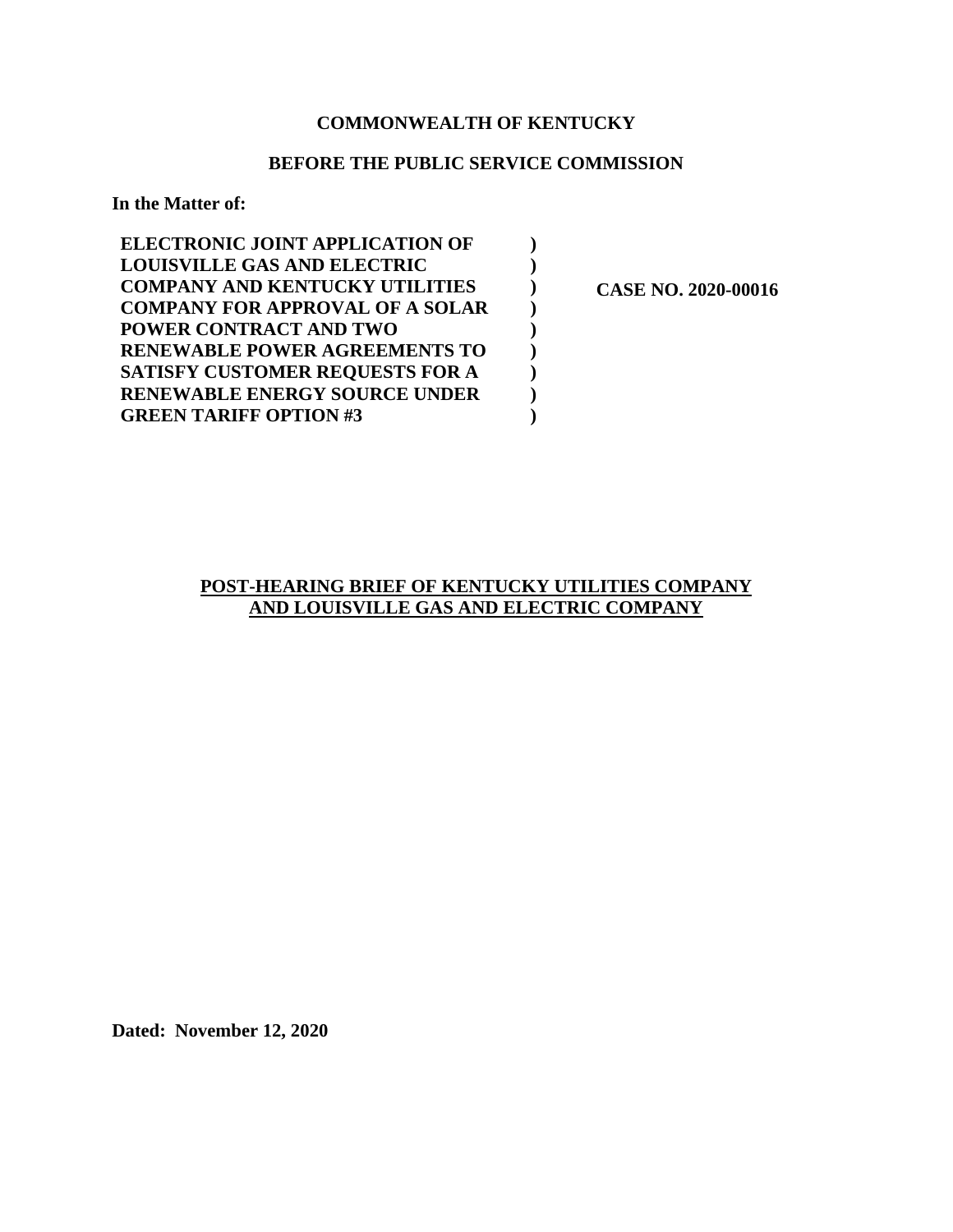# **TABLE OF CONTENTS**

| I.<br>The History of the Solar PPA, RPAs, and the Companies' Proposal<br>Regarding Cost Recovery for the Solar PPA Energy Serving<br>Native Load Customers Shows the Companies Have Diligently<br>Pursued These Contracts, Promptly Filed this Application, and |
|-----------------------------------------------------------------------------------------------------------------------------------------------------------------------------------------------------------------------------------------------------------------|
| Π.<br>The Companies' Proposal in Their Joint Testimony on Rehearing<br>Holds Customers Harmless for Any Net Costs of the Solar PPA<br>Over 20 Years and Ensures They Will Receive All Net Benefits                                                              |
| Ш.<br>Any Approach that Does Not Account for the Cumulative<br>Economics of the Solar PPA Over Its Full 20-Year Term Risks<br>Penalizing the Companies for Entering Into a Transaction That                                                                     |
|                                                                                                                                                                                                                                                                 |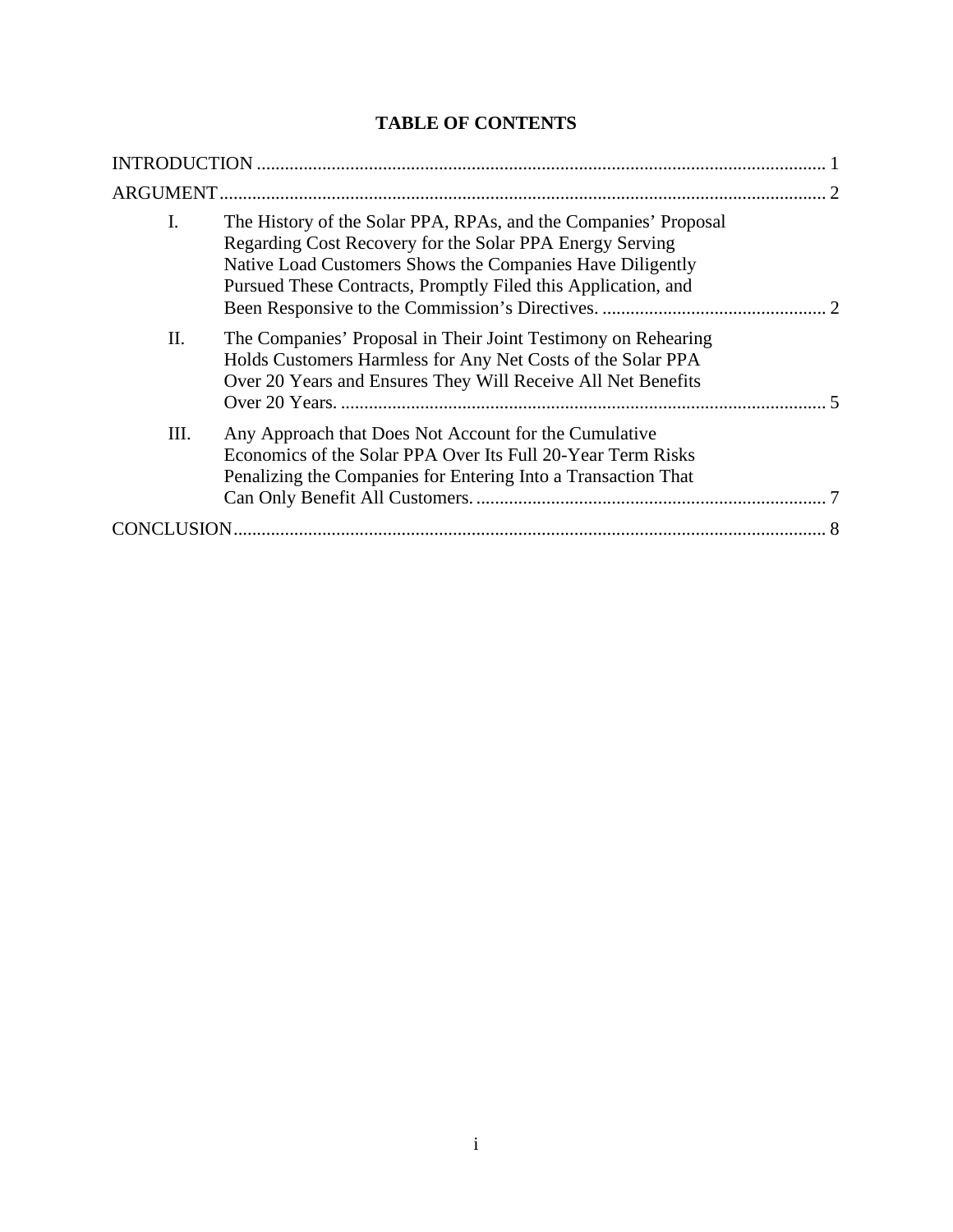#### **INTRODUCTION**

The Kentucky Public Service Commission ("Commission") has approved the application of Louisville Gas and Electric Company ("LG&E") and Kentucky Utilities Company ("KU") (collectively "the Companies") to enter into a 20-year agreement with Rhudes Creek Solar, LLC for the purchase of the output of a 100 MW solar generation facility to be built in Hardin County, Kentucky ("Solar PPA").<sup>1</sup> The Commission has also approved two related renewable power agreements ("RPAs") that ensure two large Kentucky employers, Toyota Motor Manufacturing, Kentucky, Inc. ("Toyota") and Dow Silicones Corporation ("Dow"), will pay the cost and receive the benefit of 50% and 25% of the Solar PPA, respectively, which will enable these two important Kentucky companies to advance their corporate renewable energy goals.<sup>2</sup>

The Companies have proposed to use the remaining 25% of the Solar PPA to serve all of their Kentucky customers. In granting limited rehearing "to determine the process and burden of proof applicable to the FAC [Fuel Adjustment Clause] review of nonfirm energy arising under the PPA to serve native load outside of the RPAs,"<sup>3</sup> the Commission clearly stated its position concerning the 25% of the Solar PPA to serve native load customers: "[T]he PPA energy is not economic if, on a net basis, it is displacing cheaper electricity, and thus will not be recoverable for that review period absent some other compelling reason."<sup>4</sup>

The Companies heard the Commission's clear directive. That is why the Companies proposed in their Joint Testimony on Rehearing an approach to ensure that their native load customers will receive *all* of the 20-year net benefits of the 25% portion of the Solar PPA that will serve them, which approach will also ensure that customers will not be harmed by the Solar PPA

<sup>&</sup>lt;sup>1</sup> Order (May 8, 2020).

<sup>2</sup> *Id.* 

<sup>&</sup>lt;sup>3</sup> Order on Rehearing at 3 (June 18, 2020).

<sup>4</sup> *Id.* at 4.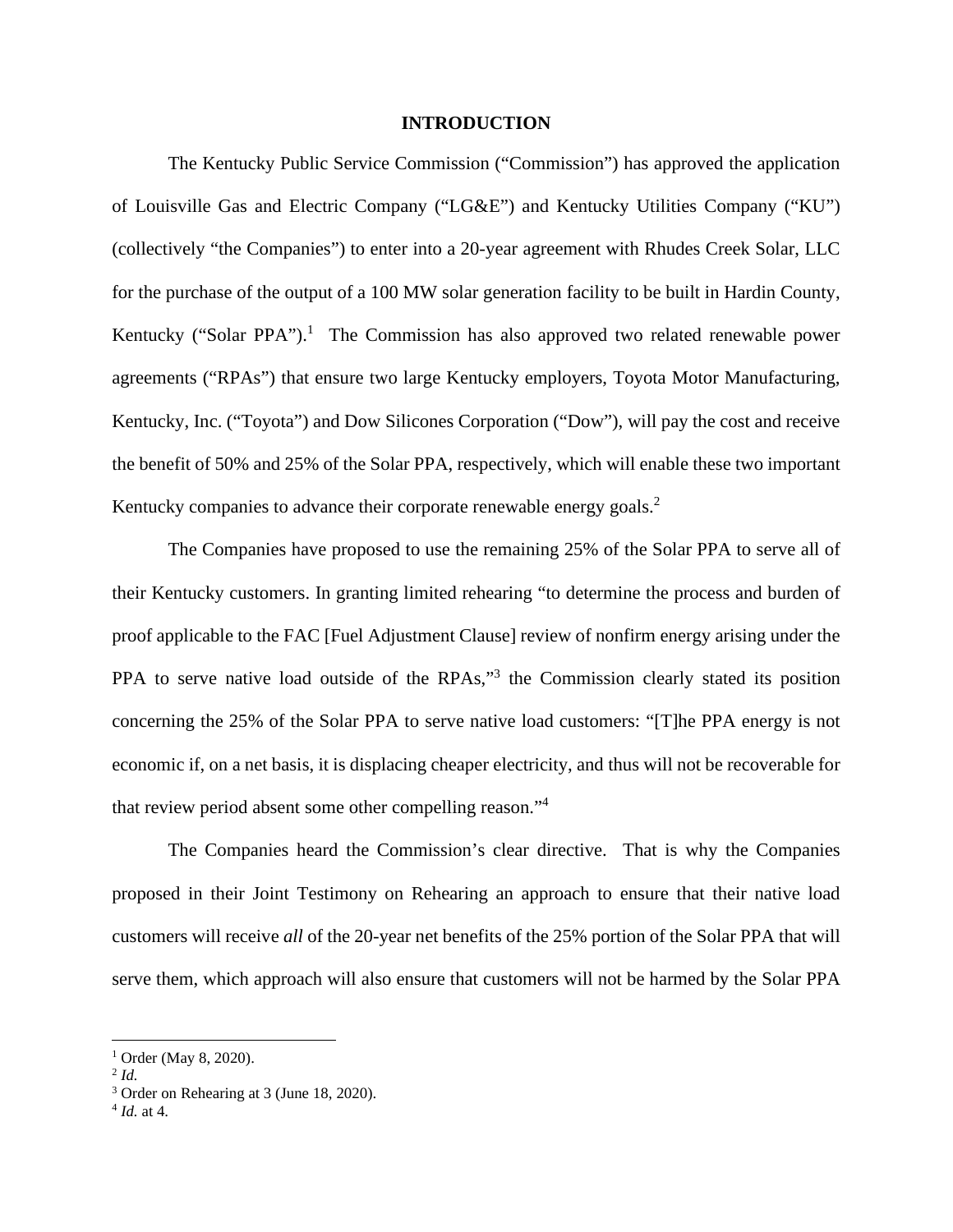if it proves to be uneconomical across its 20-year term.<sup>5</sup> In other words, the Companies' proposal places all of the 20-year net downside risk of the Solar PPA on the Companies' shareholders, and it gives customers all of the 20-year Solar PPA upside potential for fuel savings. The Companies therefore urge the Commission to approve the Companies' rehearing proposal, which will enable the Companies to move forward with the Solar PPA for the benefit of all customers, including Toyota and Dow, two of Kentucky's largest employers and investors.

#### **ARGUMENT**

## **I. The History of the Solar PPA, RPAs, and the Companies' Proposal Regarding Cost Recovery for the Solar PPA Energy Serving Native Load Customers Shows the Companies Have Diligently Pursued These Contracts, Promptly Filed this Application, and Been Responsive to the Commission's Directives.**

The history of the Solar PPA, RPAs, and the Companies' current proposal regarding Solar PPA energy to serve native load customers shows that the Companies diligently pursued these contracts and acted quickly to seek Commission approval. It further demonstrates the reasonableness of the Companies' proposal on rehearing to ensure all customers benefit from the Solar PPA, and in particular how the Companies' proposal is responsive to the Commission's input and directives in this proceeding.

After Dow approached the Companies in late May 2019 to discuss how to obtain renewable energy using the Companies' Green Tariff Option #3, the Companies contacted Toyota, which had previously discussed its renewable energy interests with the Companies.<sup>6</sup> The Companies then held discussions and RPA negotiations with Toyota and Dow from July 2019 through January 2020 about the possibility of a single PPA to serve both customers.<sup>7</sup> Although Dow was consistently interested in 25 MW under the PPA, Toyota expressed interest in a range of PPA

<sup>5</sup> Companies' Joint Testimony on Rehearing (Sept. 18, 2020).

<sup>&</sup>lt;sup>6</sup> Companies' Response to Commission Staff's Post-Hearing DR No. 2(c) (Nov. 12, 2020).

<sup>7</sup> *Id.*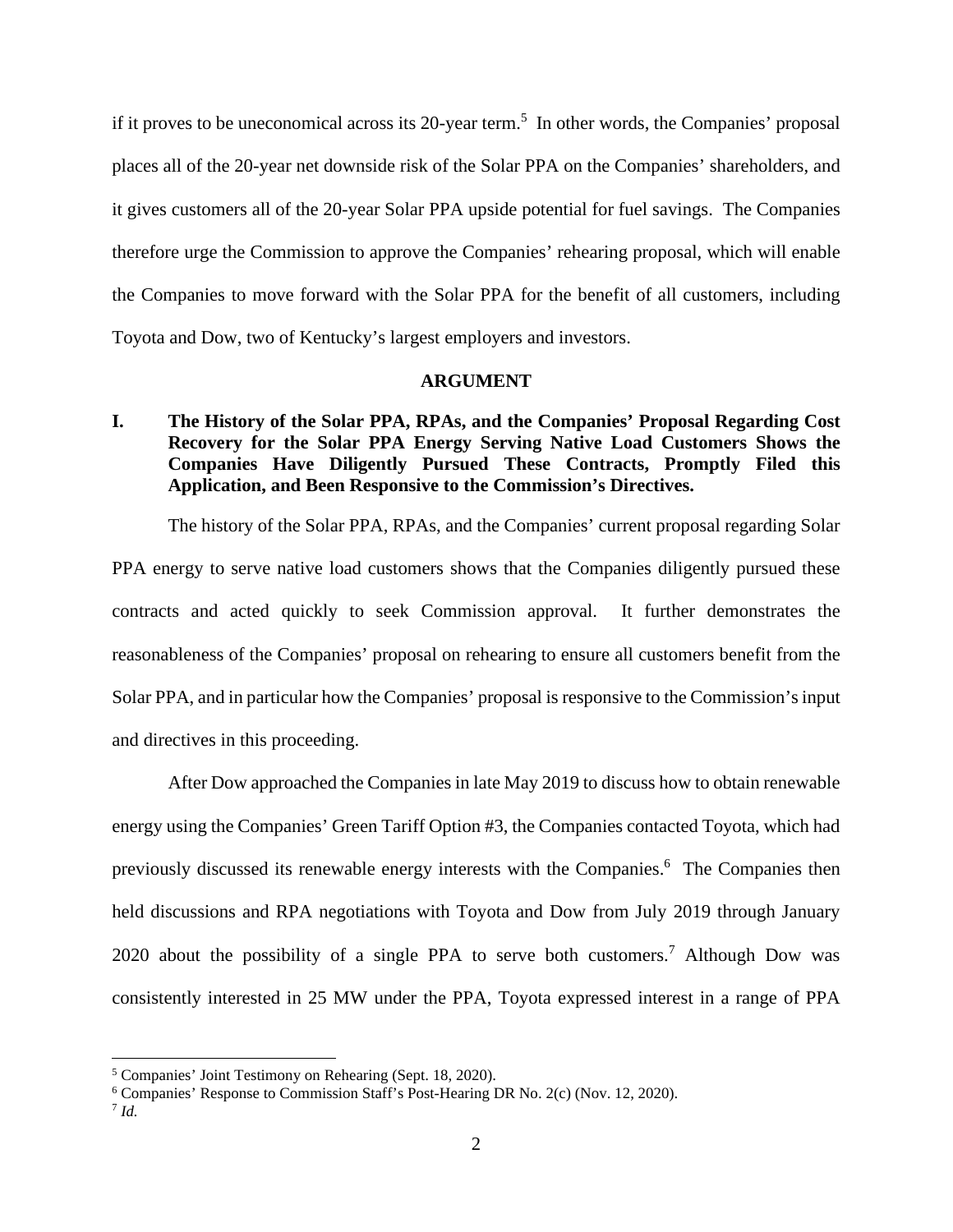capacities, including capacities greater than 50 MW, and did not finalize its decision for 50 MW until January  $2020$ .<sup>8</sup> The Companies presented a 25 MW RPA to Dow on December 27, 2019, which it approved on January 10, 2020; the Companies likewise presented a 50 MW RPA to Toyota in January 10, 2020, shortly after Toyota finalized its decision to pursue 50 MW. Toyota approved its RPA on January 13, 2020. Just ten days later on January 23, 2020, the Companies filed their application in this proceeding, seeking approval of the 100 MW Solar PPA, the two RPAs for Toyota and Dow, and FAC treatment for the cost and Renewable Energy Certificate ("REC") revenues associated with the 25% of the Solar PPA to serve native load customers.<sup>9</sup> Therefore, the Companies moved as swiftly as reasonably possible to seek the Commission's approval after the Solar PPA and RPAs became final.

In their application in this proceeding, the Companies provided evidence and analysis showing that the Solar PPA would likely reduce net energy costs for native load customers across a wide range of fuel prices, REC prices, and other relevant variables.<sup>10</sup> Because the 25% of the Solar PPA for native load customers appeared highly likely to provide net benefits across the PPA's 20-year term, the Companies proposed to use their FACs to recover the related costs as the functional equivalent of economy energy purchases and to return the related REC-sale revenues.<sup>11</sup>

The Commission's May 8, 2020 order approved the proposed Solar PPA and RPAs with modifications. The order further stated that the Commission would not pre-approve cost recovery for the 25% of the Solar PPA to serve native load; rather, the order stated the Commission would treat Solar PPA energy used to serve native load as economy energy, using FAC two-year reviews

8 *Id.* 

<sup>&</sup>lt;sup>9</sup> Application (Jan. 23, 2020); Testimony of Robert M. Conroy at 9 (Jan. 23, 2020) (addressing recovery of costs and returning REC revenues via FAC).

<sup>10</sup> *See, e.g.,* Testimony of David S. Sinclair Exh. DSS-2 (Jan. 23, 2020).

<sup>11</sup> Application (Jan. 23, 2020); Testimony of Robert M. Conroy at 9 (Jan. 23, 2020) (addressing recovery of costs and returning REC revenues via FAC). *See also* Companies' Brief at 20 (Apr. 9, 2020) ("The Companies' acquisition of the renewable energy to meet the needs of all customers is the functional equivalent of economy energy purchases.").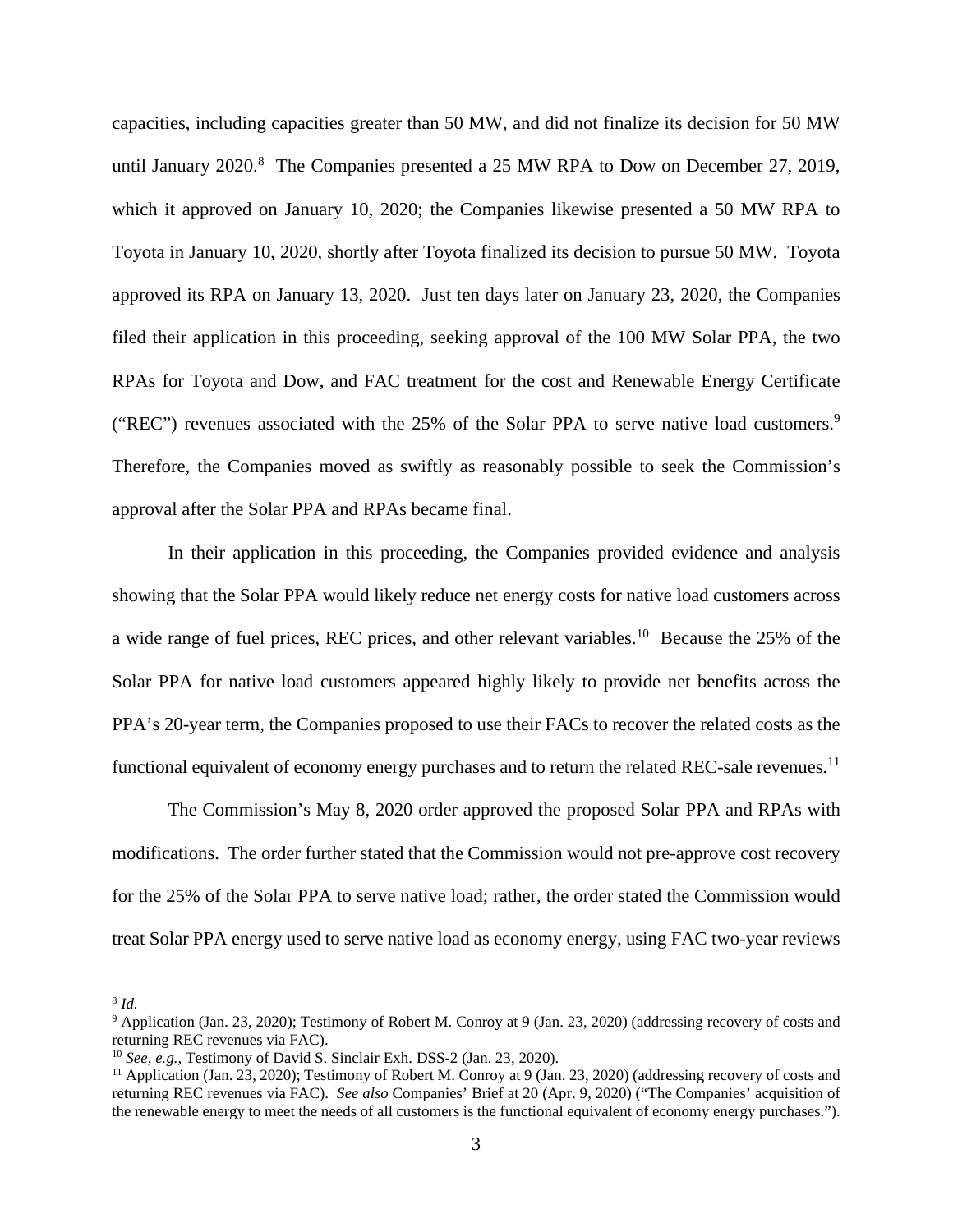to determine whether the energy was economical by having the Companies run after-the-fact billing ("AFB") with and without the Solar PPA.<sup>12</sup>

The Companies sought reconsideration and clarification of several issues, including the FAC cost recovery and AFB review approach set out in the May 8, 2020 order.<sup>13</sup> The Companies noted that the AFB could not perform the requested cost-comparison function, with and without the Solar PPA, and requested the Commission use its long-established highest-cost-unit FAC review methodology for energy under the Solar PPA in two-year FAC review proceedings.<sup>14</sup>

The Commission then issued its June 8, 2020 order on rehearing, granting rehearing on this issue and stating clearly the Commission's position that Solar PPA energy serving native load customers is not economical if its cost (net of REC-sale revenue) is greater than the cost of the energy it displaces.<sup>15</sup>

The Companies carefully reviewed the Commission's orders in this proceeding and worked to create a proposal that would ensure that the Solar PPA would only help, not harm, customers on a cumulative basis over the 20-year PPA term. The Companies first outlined the proposal in the August 25, 2020 informal conference in this proceeding, then they refined and finalized it in their Joint Testimony on Reconsideration, which the Companies' witnesses discussed with the Commission during the October 27, 2020 hearing. That is the proposal the Companies respectfully ask the Commission to approve.

<sup>12</sup> Order at 17-19 (May 8, 2020).

<sup>&</sup>lt;sup>13</sup> Companies' Petition for Reconsideration and Clarification (June 10, 2020).

 $^{14}$  *Id.* 

<sup>&</sup>lt;sup>15</sup> Order on Rehearing at 4 (June 18, 2020) ("[T]he PPA energy is not economic if, on a net basis, it is displacing cheaper electricity, and thus will not be recoverable for that review period absent some other compelling reason.").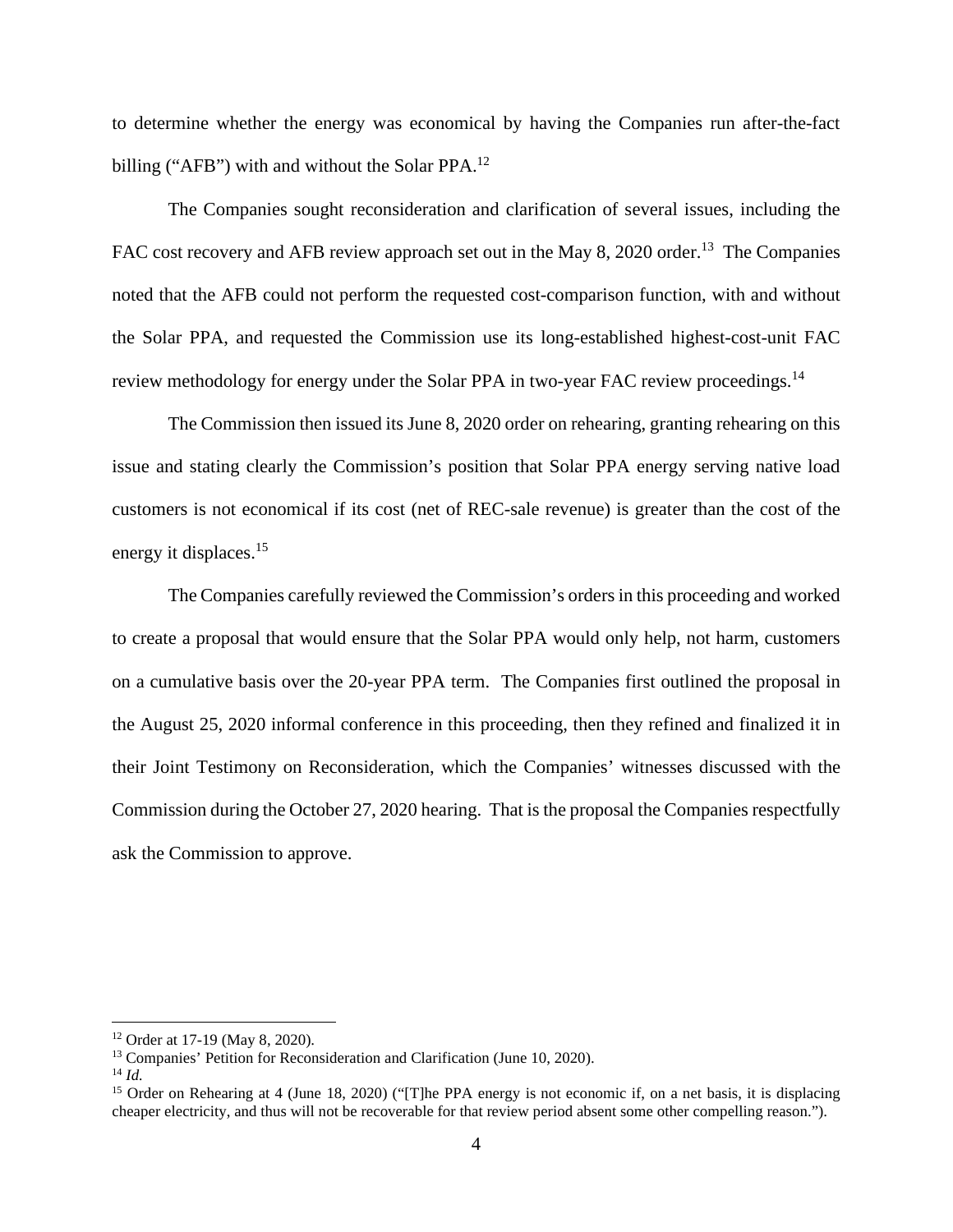**II. The Companies' Proposal in Their Joint Testimony on Rehearing Holds Customers Harmless for Any Net Costs of the Solar PPA Over 20 Years and Ensures They Will Receive All Net Benefits Over 20 Years.** 

As discussed fully in their Joint Testimony on Rehearing, the Companies propose to use existing FAC two-year review processes, a new Solar PPA Adjustment Clause, and related deferral accounting to ensure customers are not harmed by, and can only benefit from, the Solar PPA on net over the PPA's 20-year term.<sup>16</sup> This amounts to the Companies' shareholders taking all of the net downside risk of the Solar PPA for native load customers while giving customers all of the net fuel-savings upside across 20 years.

In short, the Companies propose that in each FAC two-year review, they will perform a calculation that will begin with the cost of all the Solar PPA energy purchased and collected from native load customers through the FAC.<sup>17</sup> The Companies will subtract from that amount all of the Solar PPA-related REC-sale revenues returned to customers through the FAC to arrive at the net cost of Solar PPA energy for the two-year review period.<sup>18</sup> The Companies will then calculate the avoided cost of energy for the Solar PPA energy supplied to native load customers over the two-year period.<sup>19</sup> The Companies will calculate the avoided cost by looking at each hour of the review period and multiplying the amount of Solar PPA energy allocated to native load in that hour times the production cost of the highest-cost unit that *actually produced energy* and was stacked to native load in that hour (*not* the highest-cost unit *available* to produce energy in that hour) and then summing all of those hourly values across the two-year review period.<sup>20</sup>

<sup>16</sup> Companies' Joint Testimony on Rehearing (Sept. 18, 2020).

<sup>17</sup> *Id.* at 7-8.

 $18 \, M$ 

<sup>19</sup> *Id.*

<sup>20</sup> *Id.* at 7-8 and 10-16.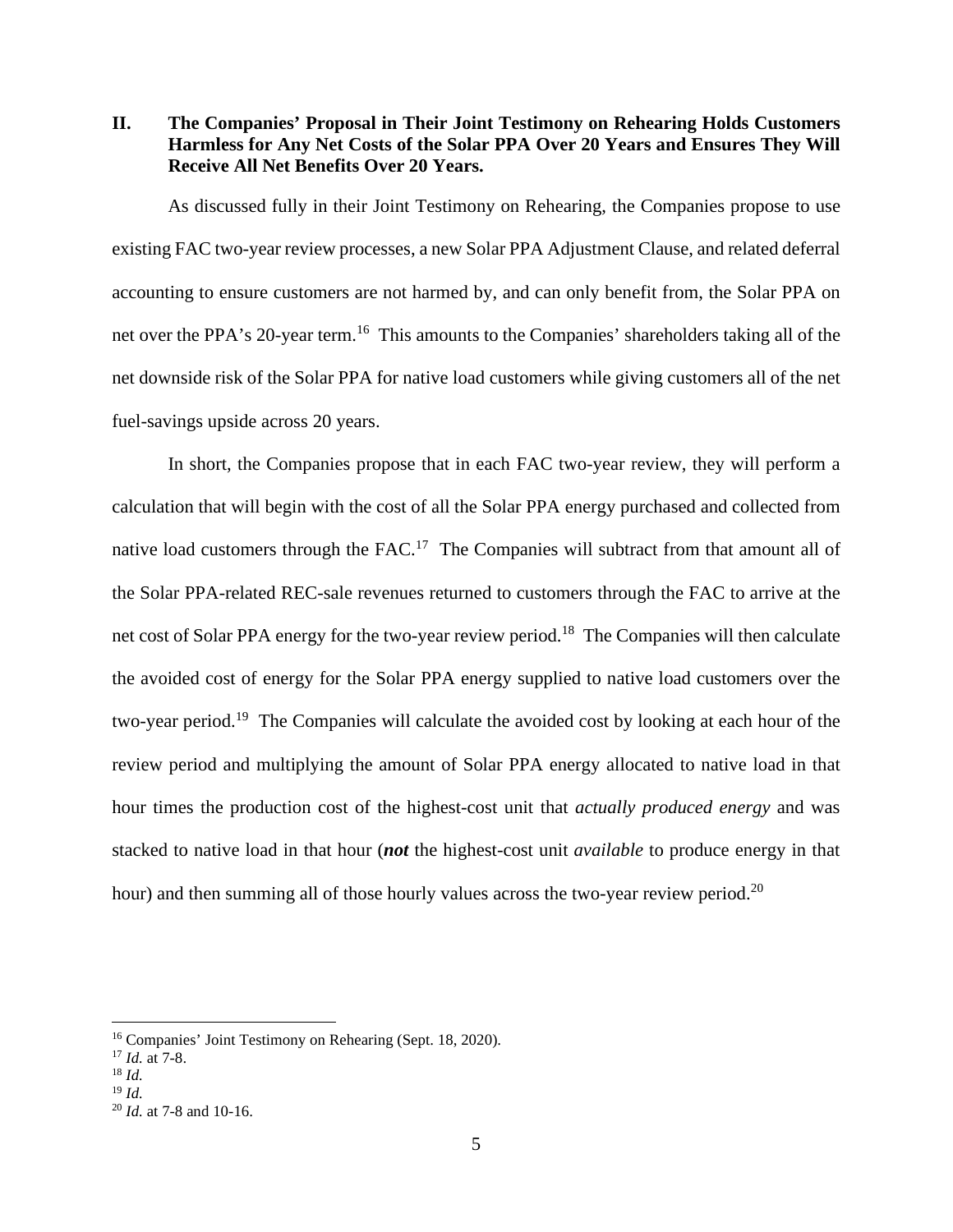For example, if in a given hour 10 MWh of energy was allocated to native load customers under the Solar PPA, and if in that same hour the highest-cost unit that *actually produced energy* and was stacked to native load *in that hour* had a production cost of \$25/MWh, then the avoided energy cost for that hour would be \$250 (10 MWh x \$25/MWh). The Companies would sum all of the hourly values and compare the total avoided energy cost to the net cost of the Solar PPA for the FAC two-year review period. If the avoided cost exceeded the Solar PPA net cost, then the Solar PPA was net beneficial for the period by the amount of the difference, which benefit customers would already have received in the form of lower fuel charges through the FAC for that two-year period. If, on the other hand, the avoided cost was less than the Solar PPA's net cost for that period, the Solar PPA was net detrimental by the amount of the difference.

The Companies would track the net benefits and costs of the Solar PPA across the full 20 year term of the PPA by using the proposed Solar PPA Adjustment Clause and associated deferral accounting, which would adjust the F(m) component of the FAC following each two-year review case to ensure that native load customers are never worse off than they would have been without the Solar PPA and that they receive any net economic benefits across the 20-year PPA term.<sup>21</sup> The Companies would distribute any net uneconomical amount to customers through the FAC in the first billing month following the Commission's final order in a two-year FAC review proceeding. Similarly, the Companies would collect any previously distributed amounts through the FAC in the first billing month following the Commission's final order in a FAC two-year review proceeding finding the Solar PPA was economical in that period.

This approach achieves all of the goals stated in the Commission's orders in this proceeding, as well as concerns raised during the informal conference and formal hearing. First

<sup>21</sup> *See id.* at 16-18 and Exhs. A and B (Sept. 18, 2020).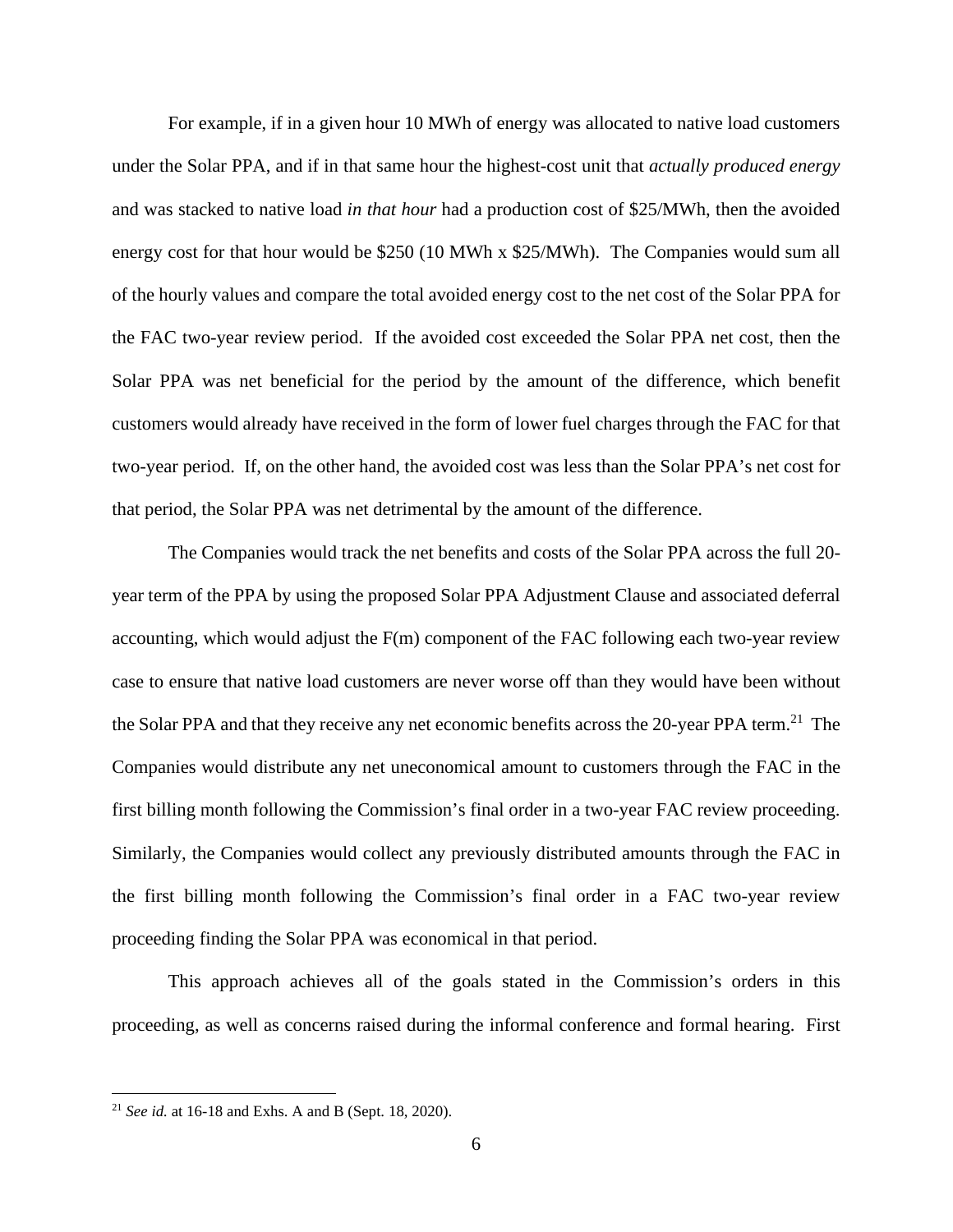and foremost, it ensures customers are always made whole during any two-year period in which the Solar PPA is uneconomical while also ensuring they receive the full net benefit of the Solar PPA across its 20-year term. Second, it maintains the finality of FAC two-year review proceedings by using a separate mechanism, the Solar PPA Adjustment Clause, to track and import into FAC calculations the Solar PPA's cumulative net costs and benefits without changing the Companies' FAC tariff provisions or running afoul of FAC regulations. Third, it ensures customers can benefit from the Solar PPA while also making certain the Companies can be made whole for distributed amounts if the Solar PPA proves to be economical over time. In other words, the proposed approach ensures customers will enjoy the full net benefits of the Solar PPA over the 20-year period of the contract term.

## **III. Any Approach that Does Not Account for the Cumulative Economics of the Solar PPA Over Its Full 20-Year Term Risks Penalizing the Companies for Entering Into a Transaction That Can Only Benefit All Customers.**

Any approach that does not involve tracking and accounting for the cumulative net costs and benefits of the Solar PPA across its entire 20-year term risks penalizing the Companies by providing benefits to customers in excess of those the Solar PPA actually creates. The 20-year Solar PPA scenarios the Companies recently provided in response to the Commission Staff's Post-Hearing Data Request No. 1, as well as the scenario data the Companies provided with their application, show that in most of the scenarios modeled there will be one or more two-year periods, primarily in the early years of the contract, in which the Solar PPA will be uneconomical; the Companies anticipate that could occur and are willing to bear that risk by making customers whole. But the vast majority of the scenarios modeled show subsequent two-year periods in which the Solar PPA becomes net beneficial—indeed, in many cases significantly net beneficial overcoming the earlier periods of net cost. The Companies are willing and able to accept the risk of net costs, but if later (or earlier) periods provided net benefits, the Companies should be able to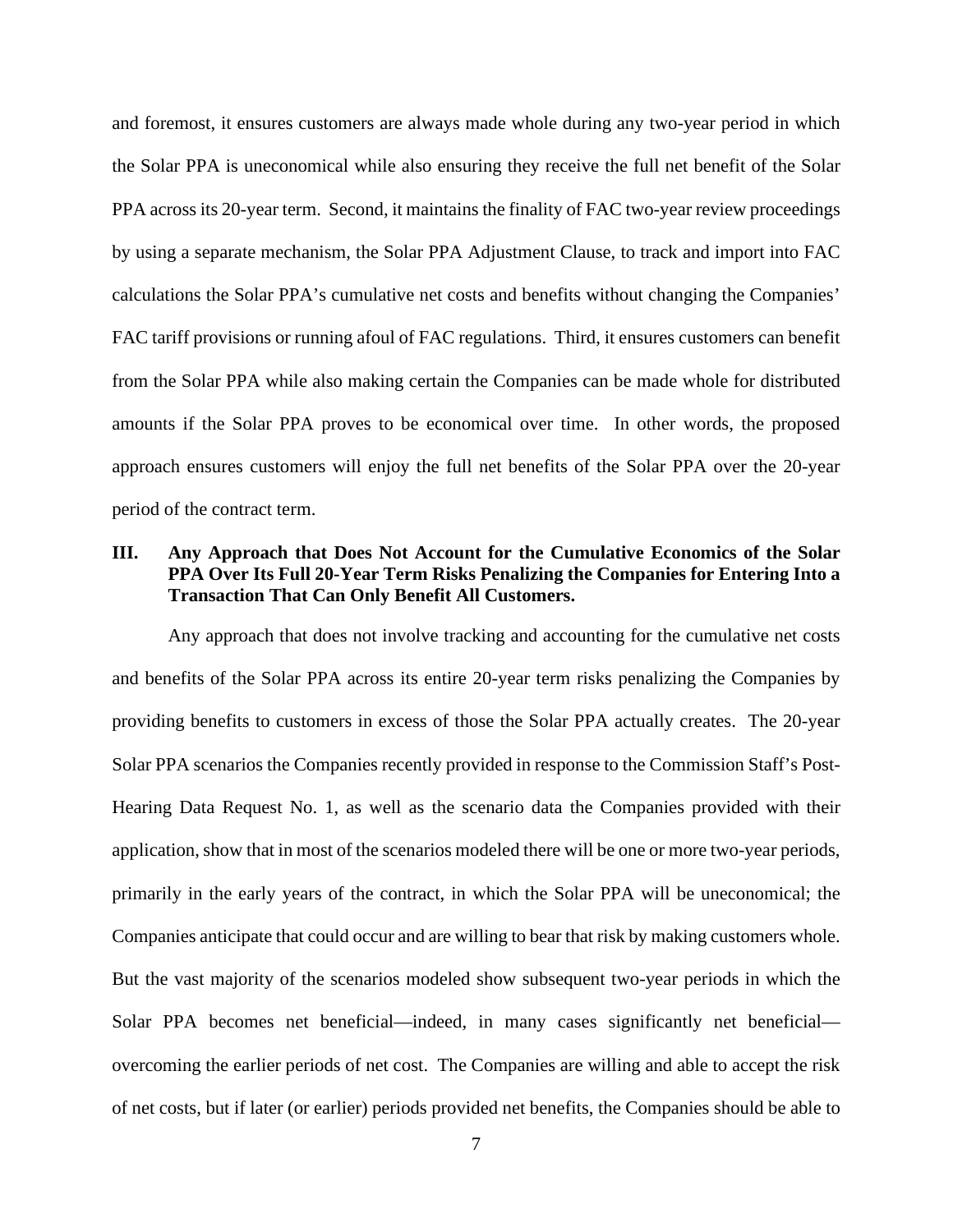recover amounts returned to customers through the FAC for prior disallowances during net-cost periods.

In other words, the Companies are proposing a 20-year Solar PPA, not ten two-year PPAs; the Companies' analysis shows, and the Companies believe, the Solar PPA will be net beneficial across its full 20-year term, not in each and every two-year term. Again, the Companies' proposal is to ensure customers receive the full 20-year net benefits of the Solar PPA; the Companies are willing to make customers whole during any two-year periods in which the *cumulative* economics of the Solar PPA are net detrimental. This approach ensures fair and reasonable treatment for customers and the Companies while still placing all net downside risk with the Companies and giving all net upside potential (fuel savings) to customers. Conversely, any approach that does not account for the cumulative economics of the Solar PPA across 20 years risks harming the Companies for entering into a transaction that can only benefit all customers, including Toyota and Dow, and could result in the transaction not proceeding at all.

#### **CONCLUSION**

The Solar PPA and the Companies' proposed approach to cost recovery using the FAC, AFB, a new Solar PPA Adjustment Clause, and related deferral accounting will ensure customers can only benefit from the Solar PPA across its 20-year term. Indeed, the benefits of the Companies proposal are many: Customers will benefit from the potential for (and the likely reality of) fuel savings and a more diverse energy portfolio; Toyota and Dow will benefit by advancing their corporate renewable energy initiatives, which is a benefit for Kentucky by giving them an additional incentive to remain and expand here; and the Companies will benefit by helping their customers achieve their goals, increasing their satisfaction and potentially enticing others to become the Companies' customers. Although the Companies do not believe their proposal is a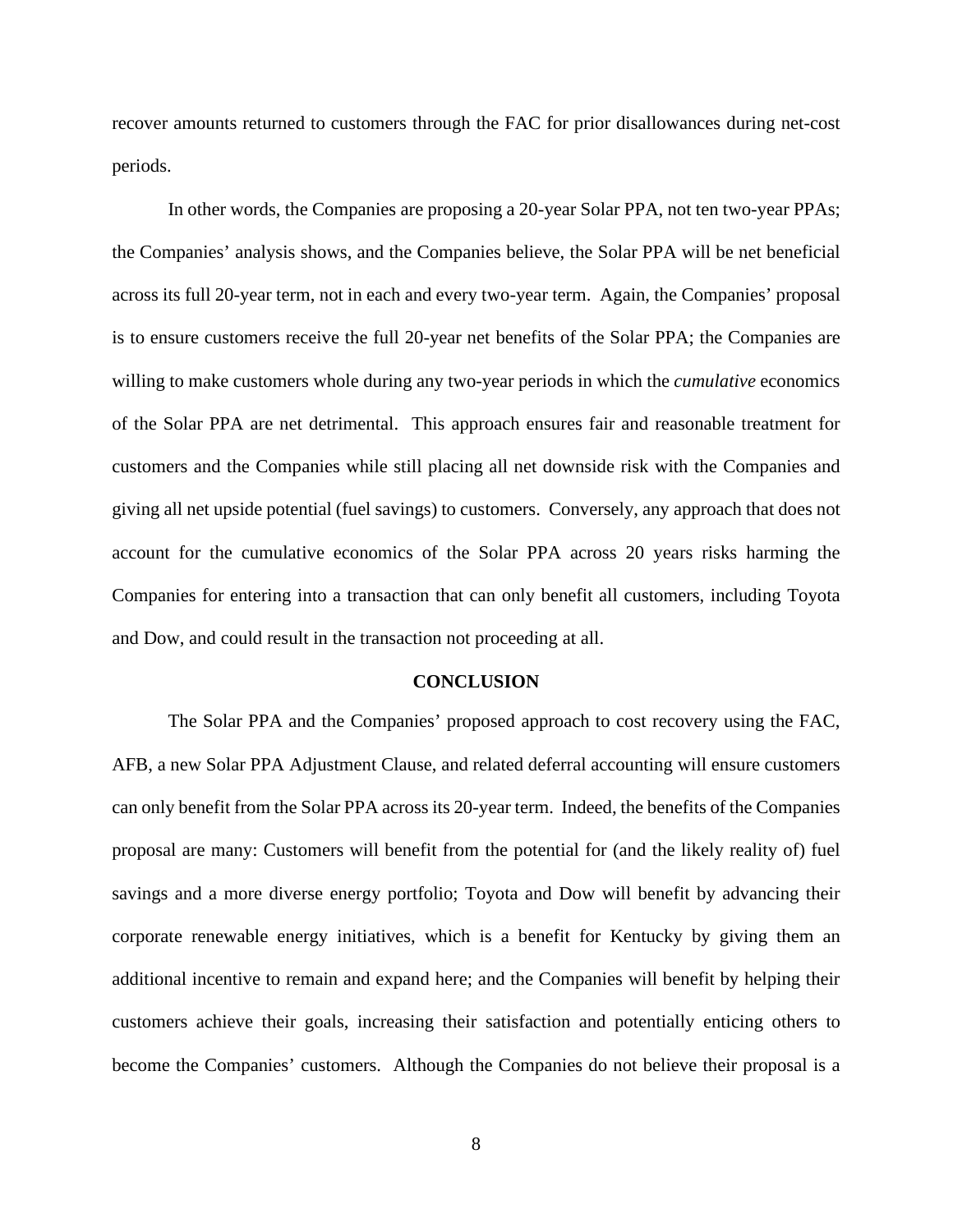template for future transactions under their Green Tariff Option #3, it is a beneficial solution to the issues presented in this proceeding.

Therefore, the Companies respectfully ask the Commission to approve as soon as possible but before the end of the year the Companies' proposed cost-recovery approach using FAC twoyear review proceedings, a new Solar PPA Adjustment Clause, and related deferral accounting so the Companies can advance the Solar PPA and begin moving toward benefits for all customers.

Dated: November 12, 2020 Respectfully submitted,

Rier

Kendrick R. Riggs W. Duncan Crosby III Stoll Keenon Ogden PLLC 500 West Jefferson Street, Suite 2000 Louisville, Kentucky 40202-2828 Telephone: (502) 333-6000 Fax: (502) 627-8722 kendrick.riggs@skofirm.com duncan.crosby@skofirm.com

Allyson K. Sturgeon Managing Senior Counsel Regulatory and Transactions LG&E and KU Services Company 220 West Main Street Louisville, Kentucky 40202 Telephone: (502) 627-2088 Fax: (502) 627-3367 allyson.sturgeon@lge-ku.com

*Counsel for Louisville Gas and Electric Company and Kentucky Utilities Company*